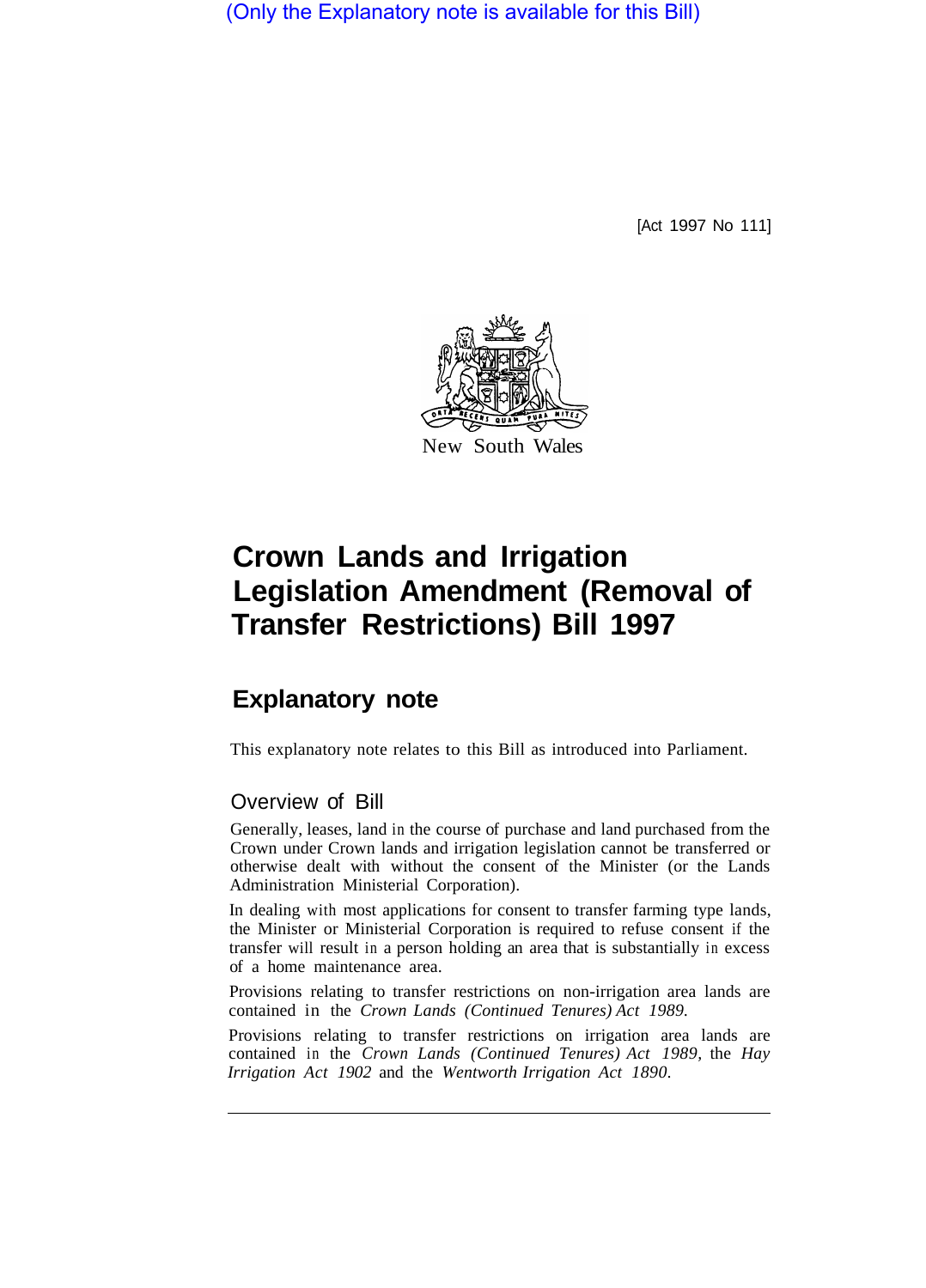Crown Lands and Irrigation Legislation Amendment (Removal of Transfer Restrictions) Bill 1997 [Act 1997 No 111]

Explanatory note

The object of this Bill is to amend those Acts:

- $(a)$ to remove the requirement for the consent of the Minister or Ministerial Corporation to transfers of:
	- (i) all freehold land, and
	- (ii) all land comprised in incomplete purchases under the *Crown Lands (Continued Tenures) Act 1989,*

(consent will still be required for the transfer of most land under lease from the Crown or the Ministerial Corporation and most land under the *Hay Irrigation Act 1902* or the *Wentworth Irrigation Act 1890* that is in the course of purchase from the Ministerial Corporation), and

to remove the requirement for the Minister or Ministerial Corporation  $(b)$ to take into consideration home maintenance areas when dealing with applications for consent to transfer leases or land in the course of purchase.

The Bill also removes some redundant provisions and makes other statute law revision amendments.

## Outline of provisions

**Clause 1** sets out the name (also called the short title) of the proposed Act.

**Clause 2** provides that the proposed Act commences on the date of assent.

**Clause 3** is a formal provision that gives effect to the amendments to the *Crown Lands (Continued Tenures) Act 1989* contained in Schedule **1.** 

**Clause 4 is** a formal provision that gives effect to the amendments to the *Hay Irrigation Act 1902* contained in Schedule 2.

**Clause 5** is a formal provision that gives effect to the amendments to the *Wentworth Irrigation Act 1890* contained in Schedule 3.

#### **Schedule 1 Amendment of Crown Lands (Continued Tenures) Act 1989**

#### **Removal of transfer restrictions**

**Items [7], [10], [11], [13], [17], [19], [20], [23]-[26], [28]-[31], [36]** and **[37]** relate to the removal of the requirement for the consent of the Minister to transfers of freehold land and land in the course of purchase.